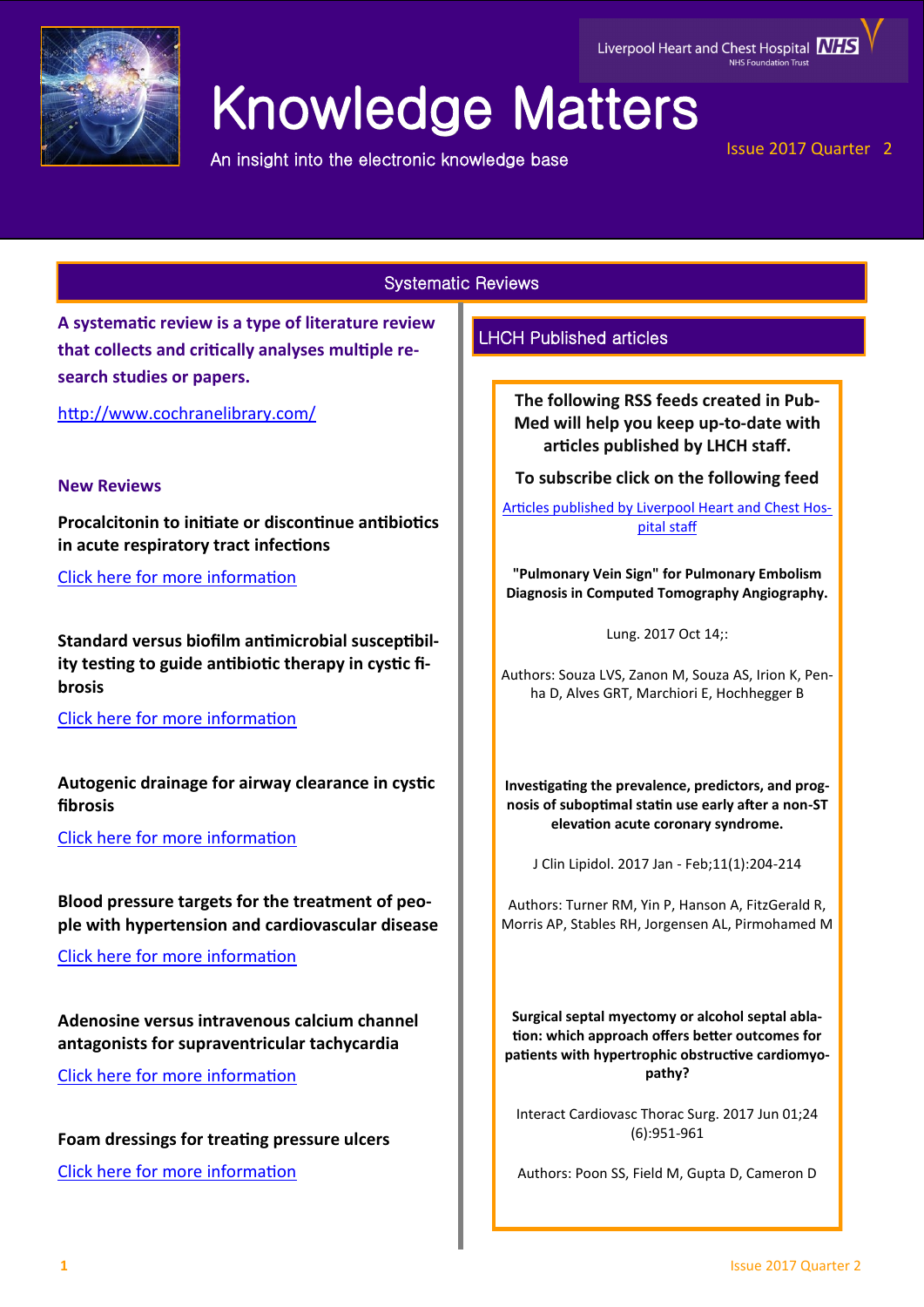# Top Sites to Browse

# American College of Cardiology

# <http://www.acc.org/> **Latest news**

**What is the Relationship Between Dialysis and Mortality After TAVR?**

**First Appropriate Use Criteria for Treatment of Severe Aortic Stenosis Published**

[Click here for more information](http://www.acc.org/#sort=%40fcommonsortdate86069%20descending) 

# **Guidelines**

[Click here for more information](http://www.acc.org/guidelines#sort=%40foriginalz32xpostedz32xdate86069%20descending&f:@fdocumentz32xtype86069_670363a472df42e3adff1c75ae78b00f=[Guidelines]http://www.acc.org/guidelines) 

# **Performance measures**

**2017 AHA/ACC Clinical Performance and Quality Measures for Adults With ST-Elevation and Non– ST-Elevation Myocardial Infarction**

[Click here for more information](http://www.acc.org/guidelines#sort=%40foriginalz32xpostedz32xdate86069%20descending&f:@fdocumentz32xtype86069_ba0527f33d1c4b28a7ae969c40022bc1=[Performance%20Measures]) 

## **Appropriate use criteria**

**ACC/AATS/AHA/ASE/ASNC/HRS/SCAI/SCCT/ SCMR/STS 2017 Appropriate Use Criteria for Multimodality Imaging in Valvular Heart Disease**

[Click here for more information](http://www.acc.org/guidelines#sort=%40foriginalz32xpostedz32xdate86069%20descending&f:@fdocumentz32xtype86069_ba0527f33d1c4b28a7ae969c40022bc1=[Appropriate%20Use%20Criteria]) 

## **Chest**

<http://www.chestjournal.org/>

#### **Recent articles**

**Should the ramped position be "Sniffed at" in the ICU?**

**Five-Year Trends of Critical Care Practice and Outcomes**

**Feasibility, Safety, and Utility of Advanced Critical Care Transesophageal Echocardiography Performed by Pulmonary/Critical Care Fellows in a Medical ICU**

[Click here for latest issue](http://journal.chestnet.org/current)

# **Latest Guidelines**

[Click here for all guidelines](http://journal.chestnet.org/guidelines)

# Heart on-line

<http://heart.bmjjournals.com/>

#### **Heartbeat**

 **Glycaemic control and excess risk of major coronary events in type 1 diabetes**

## **Education in Heart**

 **Pathophysiology, diagnosis and treatment of tachycardiomyopathy**

#### **Review**

 **Mitral valve repair for degenerative mitral valve disease: surgical approach, patient selection and long-term outcomes**

## [Click here for more information](http://heart.bmj.com/content/current)

## Theheart.org

#### [www.theheart.org](http://www.theheart.org/)

**Low Serum Calcium Linked to Sudden Cardiac Arrest Risk**

**Cardiac Motion: The Next Log-In Biometric?** [Click here for more information](http://www.medscape.com/cardiology?t=1)

## **BMJ**

## [BMJ evidence](http://plus.mcmaster.ca/EvidenceUpdates/Default.aspx)-centre

**BMJ Evidence Updates** alert you of important new research about the diagnosis, treatment, prognosis, aetiology and economics of medical conditions

# [Click here to register](http://plus.mcmaster.ca/EvidenceUpdates/Registration.aspx)

# European Society of Cardiology

[http://www.escardio.org](http://www.escardio.org/Pages/index.aspx)

#### **E-Journal of Cardiology Practice**

**Management of acute pericarditis: treatment and follow-up**

**Cardiac tamponade: a clinical challenge**

[Click here for latest articles](http://www.escardio.org/Journals/E-Journal-of-Cardiology-Practice) **Guidelines—& Scientific documents** 

**2017 Focused update on Dual Antiplatelet Therapy (DAPT)**

[Click here for more information](https://www.escardio.org/Guidelines)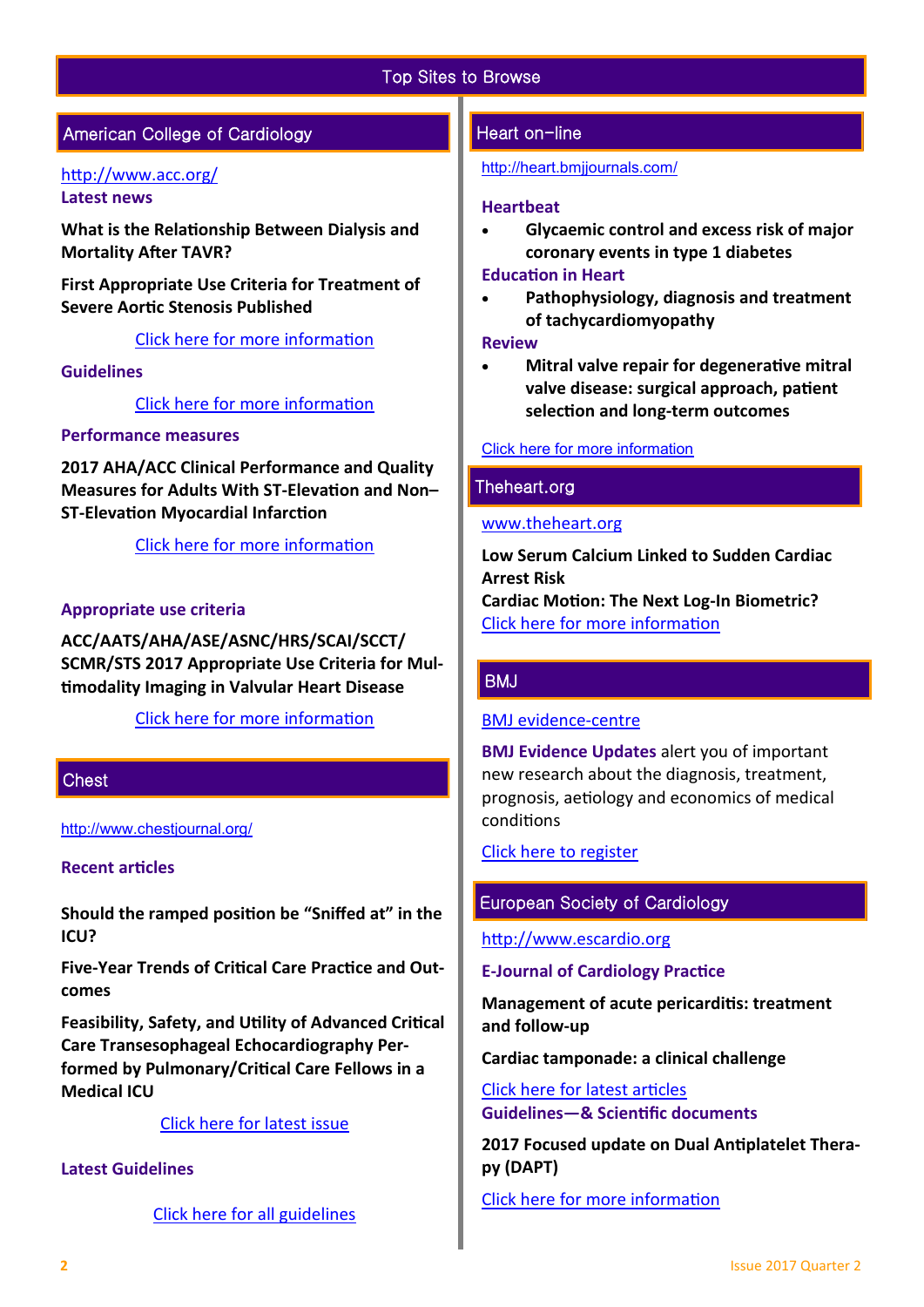# **NICE**

# <http://www.nice.org.uk/>

**The National Institute for Health and Care Excellence (NICE)** provides guidance, advice, quality standards and information services for health, public health and social care.

Also contains resources to help maximise use of evidence and guidance.

## **NICE Newsletters, Alerts & Awareness Services**

[Latest newsletters and alerts](http://www.nice.org.uk/news/nice-newsletters-and-alerts)

## **Savings and productivity collection**

[Click here for a suite of resources that can help you](https://www.nice.org.uk/about/What-we-do/Our-Programmes/Savings-And-Productivity-Collection)  [save money and make productivity gains at work](https://www.nice.org.uk/about/What-we-do/Our-Programmes/Savings-And-Productivity-Collection)

## **Learning resources**

**NICE** has developed a range of **online learning resources** in collaboration with partners and has identified a range of additional tools to support implementation of NICE guidance.

Using the online education modules will enable you to:

- keep up to date with recent evidence as summarised in the relevant NICE guidance
- challenge misconceptions about putting the guidance into practice
- apply your newly acquired knowledge in your practice and to address any potential barriers
- reflect and compare your own practice with the NICE recommendations

## **The tools are free to use and open to all.**

Education-learning-and-professional-[development/](https://www.nice.org.uk/About/What-we-do/Into-practice/Education-learning-and-professional-development/Online-learning) Online-[learning](https://www.nice.org.uk/About/What-we-do/Into-practice/Education-learning-and-professional-development/Online-learning)

# UpToDate®

**Whats New** the editors select a small number of the most important updates across a variety of clinical specialities.

[Whats new in cardiovascular medicine](http://www.uptodate.com/contents/whats-new-in-cardiovascular-medicine)

[Whats new in drug therapy](http://www.uptodate.com/contents/whats-new-in-drug-therapy)

[What's new in pulmonary, critical care](http://www.uptodate.com/contents/whats-new-in-pulmonary-critical-care-and-sleep-medicine)

[What's new in infectious diseases](http://www.uptodate.com/contents/whats-new-in-infectious-diseases)

[What's new in palliative care](http://www.uptodate.com/contents/whats-new-in-palliative-care)

[What's new in oncology](http://www.uptodate.com/contents/whats-new-in-oncology)

[What's new in hospital medicine](http://www.uptodate.com/contents/whats-new-in-hospital-medicine)

[what's new in endocrinology and diabetes mellitus](http://www.uptodate.com/contents/whats-new-in-endocrinology-and-diabetes-mellitus)

# HQIP –Audit

<http://www.hqip.org.uk/>

**The Healthcare Quality Improvement Partnership (HQIP)** aims to improve health outcomes by enabling those who commission, deliver and receive healthcare to measure and improve our healthcare services.

**Further evidence of effective treatment for Heart Attack: latest Myocardial Ischaemia National Audit Project (MINAP) report, published**

## **News, events & blogs**

[Click here for news releases](http://www.hqip.org.uk/news-releases/)

# Advisory Board

[http://www.advisoryboardcompany.com](http://www.advisoryboardcompany.com/)

**The Advisory Board Company** is a global research, consulting, and technology firm helping hospital and health system leaders improve the quality and efficiency of patient care. We provide strategic guidance, actionable insights, and comprehensive implementation and management services.

## **Latest Insights**

[Click here for latest news](http://www.advisory.com/International)

 *(Please speak to Maureen Horrigan, to register)*